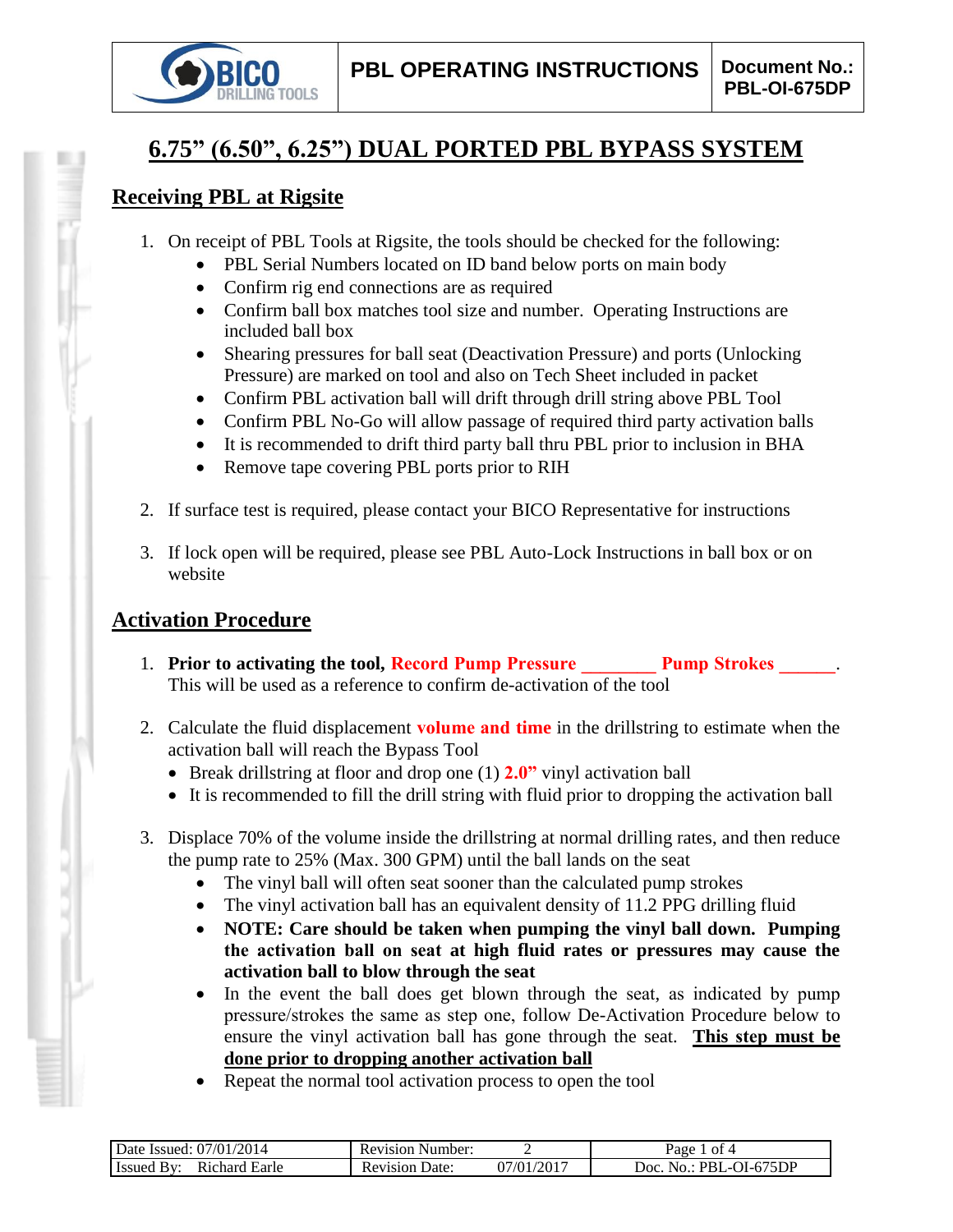- 4. When the activation ball lands on-seat, the Sleeve will shift to its open position against the spring with pump pressure. The activation ball will not float off of the seat if pumping is discontinued
	- **NOTE: IT TAKES LESS THAN 250 PSI TO ACTIVATE /OPEN THE TOOL**
	- Surface indication of the tool being in the open position is a pressure drop. **Compare pump pressure/strokes to rates and pressures recorded in step one.** Once the tool is open, pump rates can be increased to the desired rate above the ball deactivation shearing pressure**.** High pump rates/PSI will not push the ball through the seat and deactivate the tool. The deactivation pressure, marked on the tool and on Tech Sheet, only applies after the steel balls have been dropped to deactivate the tool
	- Fluid will now be diverted through the side ports. As long as pumping is continuous, fluid will be diverted through the ports. If pumping is halted, the sliding sleeve will shift to the closed position. When pumping resumes, the sleeve will shift open again allowing fluid diversion through the ports of the PBL Tool
	- It is recommended a constant, high pump rate be maintained while the tool is in the open position. **If low flow rates, low differential pressures between drill pipe and annulus, bullheading, squeezing or similar low flow operations are required, it is recommended to deactivate the PBL Tool before commencing such operations**
	- Rotating and reciprocating the drillstring is good practice while activating and deactivating the PBL Tool

## **De-Activation Procedure**

**IG TOOLS** 

- 1. Break the drillstring at rig floor and drop 2 steel **1 3/8"** de-activation balls. It is good practice to drop the second steel ball 5-10 seconds after the first one
- **2.** After dropping the steel de-activation balls, immediately start pumping at 50% of the normal flow rates (200 GPM minimum) keeping the pump pressure 1000 psi below PBL deactivation pressure and watch for a pressure increase
	- When the steel balls reach the PBL Tool, they will restrict flow through the ports creating an immediate pressure increase. Bring the pressure up as quickly as possible. Do not slow or stop flow rates
	- **The vinyl ball should blow through the seat at +/- 10% of stated shear pressure depending upon down hole conditions**
	- A pressure decrease is an indication the vinyl activation ball has blown through the seat and into the ball catcher. The steel balls will follow into the ball catcher
- 3. After the vinyl ball shears through the seat, the sleeve will move to the closed position. Circulation will now be through the BHA
- 4. When pumping is resumed, check that the pressure and strokes are the same as they were prior to activating the PBL Tool (See data recorded in step one, above)

**NOTE:** After tripping out of the hole, the balls must be removed from the ball catcher sub before RIH again. **The used vinyl activation balls should be immediately discarded and NEVER RE-RUN.** It is not recommended to TIH with balls in cage

| Date Issued: 07/01/2014 | <b>Revision Number:</b> |                           | Page 2 of 4       |
|-------------------------|-------------------------|---------------------------|-------------------|
| <b>Issued By:</b>       | Revision                | $07/01/201$ <sup>-1</sup> | No.: PBL-OI-675DP |
| Richard Earle           | Date:                   |                           | Doc.              |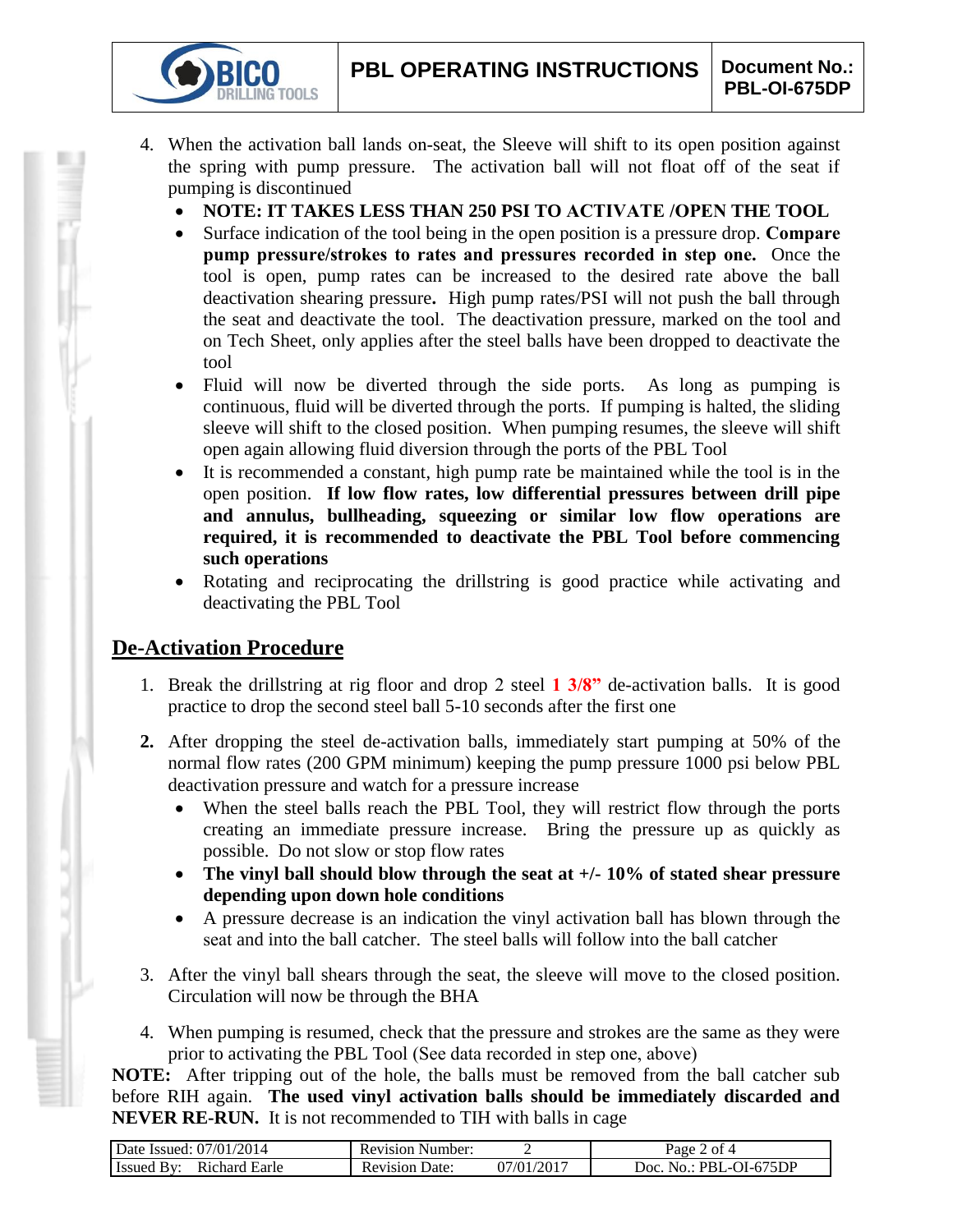

**JRECTION** 

 $\overline{d}$ 

**DROF** 1

If required, ensure float valve is in BHA below PBL or finger trap has been installed in cage to prevent movement of balls. Consult BICO if situation arises. **If the PBL sub is to be rerun after being activated, it is strongly recommended to deactivate the tool prior to tripping out of the hole**

### **Emergency Weighted Darts with Vinyl Balls or "Fast Darts"**

A Weighted Dart inserted in a **2.0"** vinyl ball or a **2.0"** Fast Dart is supplied as part of the package of operating balls. **These Darts are to be utilized only in cases where it is not possible to pump down the Vinyl Ball.** These ball/darts weigh approximately 6-7 times greater than the standard activation ball to facilitate activation of the PBL sub when limited or no circulation is possible. **These ball/darts MUST be dropped in direction indicated below down the drillstring when activating the tool.** It is not recommended to utilize the ball/dart in well bores with angles greater than 55<sup>°</sup> if pumping is not possible

#### **Weighted Ball/Dart Fast Dart**





**If Fast Dart is utilized in conditions when circulation is possible, the maximum flow rate is 200 GPM when pumping down Dart.** If deactivation is required, use same procedure as above. Each activation by Fast Dart reduces the total available cycles by one

Should there be any questions regarding the operational procedures of the PBL Tool please contact BICO Drilling Tools or visit our website at: **www.bicodrilling.com**

#### **Contacts: BICO Drilling Tools, Inc**

**Corporate Headquarters and Service Center - Houston, Texas**

1604 Greens Road Houston, TX 77032 Phone: 281-590-6966, 877-779-2426 Fax: 281-590-2280 e-mail: [sales@bicodrilling.com](mailto:sales@bicodrilling.com)

**Southeast Service Center Broussard, Louisiana**

303 Ida Road Broussard, LA 70518 Phone: 337-839-1133 Fax: 337-839-1143 **Mid-Continent Service Center Oklahoma City, Oklahoma** 1901 S.E. 22nd Street Oklahoma City, OK 73129 Phone: 405-677-5877 Fax: 405-677-5218

**Rocky Mountains Service Center Casper, Wyoming** 1849 Pyrite Casper, WY 82604 Phone: 307-237-1420, 888-437-1420 Fax: 307-237-1419

| Date Issued: 07/01/2014                 | <b>Revision Number:</b> |            | $Page$ .<br>3 of 4               |
|-----------------------------------------|-------------------------|------------|----------------------------------|
| Richard Earle<br><b>Issued</b><br>. Bv. | Revision Date:          | 07/01/2017 | PBL-OI-675DP<br>$"$ Doc.<br>No.: |